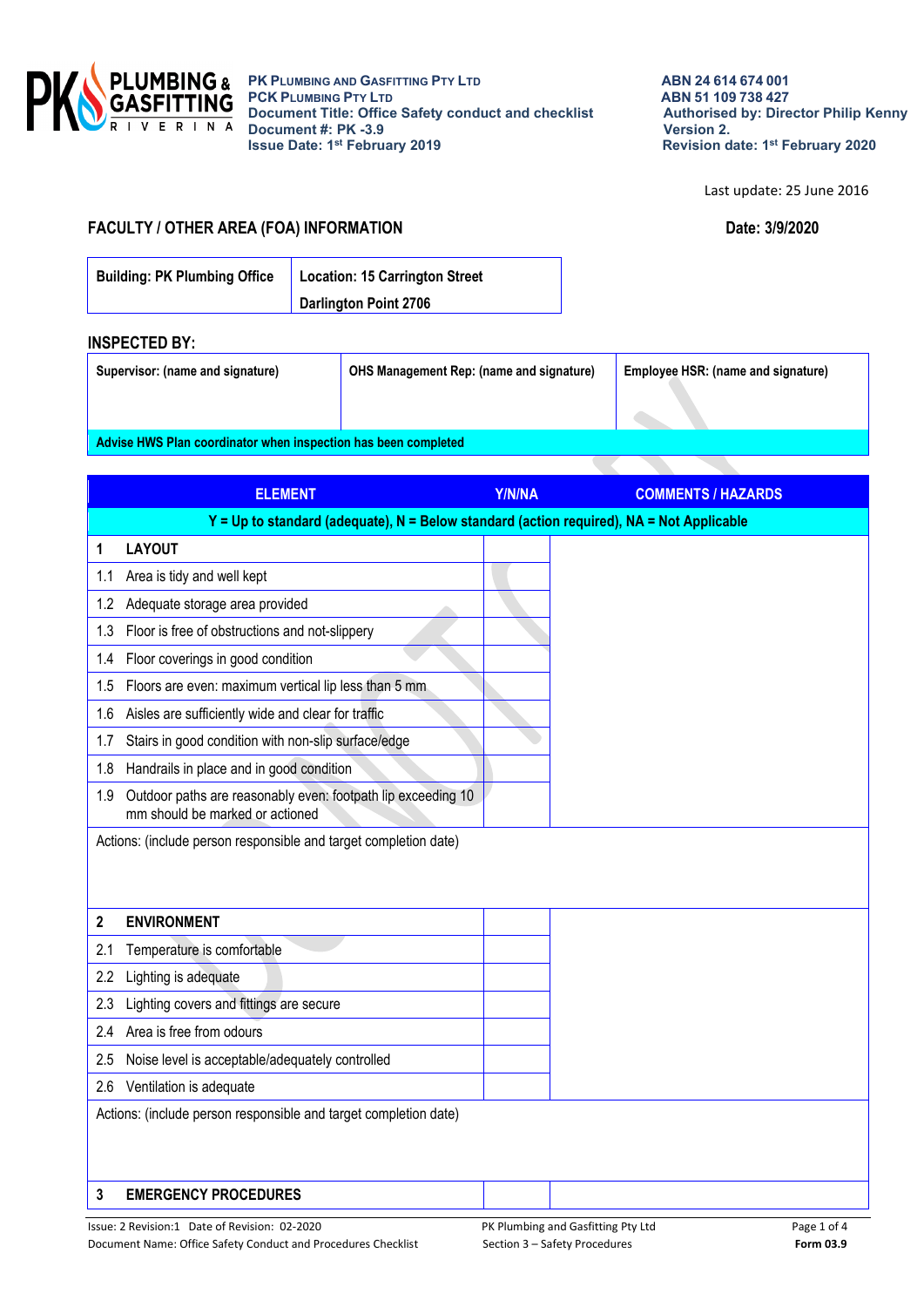

|     | <b>ELEMENT</b>                                                                                        | Y/N/NA | <b>COMMENTS / HAZARDS</b> |
|-----|-------------------------------------------------------------------------------------------------------|--------|---------------------------|
|     | $Y = Up$ to standard (adequate), N = Below standard (action required), NA = Not Applicable            |        |                           |
| 3.1 | Written procedures posted                                                                             |        |                           |
| 3.2 | Extinguisher of appropriate type easily accessible                                                    |        |                           |
| 3.3 | Tag on extinguisher has been checked in the last 6 months                                             |        |                           |
| 3.4 | Visitor Emergency Guides are available (where required)                                               |        |                           |
| 3.5 | Alarm can be heard in the area (if applicable)                                                        |        |                           |
| 3.6 | Escape routes are clear                                                                               |        |                           |
| 3.7 | Emergency and hazard signage is clearly visible                                                       |        |                           |
| 3.8 | Evacuation drills carried out                                                                         |        |                           |
|     | Actions: (include person responsible and target completion date)                                      |        |                           |
| 4   | <b>FIRST AID FACILITIES</b>                                                                           |        |                           |
| 4.1 | Kits accessible within 5 minutes                                                                      |        |                           |
| 4.2 | Kits are stocked and contents are in-date                                                             |        |                           |
| 4.3 | Names and contacts of first aiders displayed                                                          |        |                           |
| 5   | <b>GENERAL FACILITIES</b>                                                                             |        |                           |
| 5.1 | Washing facilities are clean and functional                                                           |        |                           |
| 5.2 | Lockers or equivalent available for staff                                                             |        |                           |
| 5.3 | Toilets and showers are clean and maintained                                                          |        |                           |
| 5.4 | Ready access to cool drinking water                                                                   |        |                           |
|     | 5.5 HWS posters and information are displayed (including<br>information on Employee Assistance - EAP) |        |                           |
|     | Actions: (include person responsible and target completion date)                                      |        |                           |
| 6   | <b>MANUAL HANDLING</b>                                                                                |        |                           |
| 6.1 | Frequently used items are within easy access between knee<br>and shoulder                             |        |                           |
| 6.2 | Heavy items stored at waist height                                                                    |        |                           |
| 6.3 | Stepladders or safe steps are available to access items<br>stored on high shelves                     |        |                           |
| 6.4 | Trolleys are available for heavy items and loads                                                      |        |                           |
| 6.5 | Stored items adequately secured and stable                                                            |        |                           |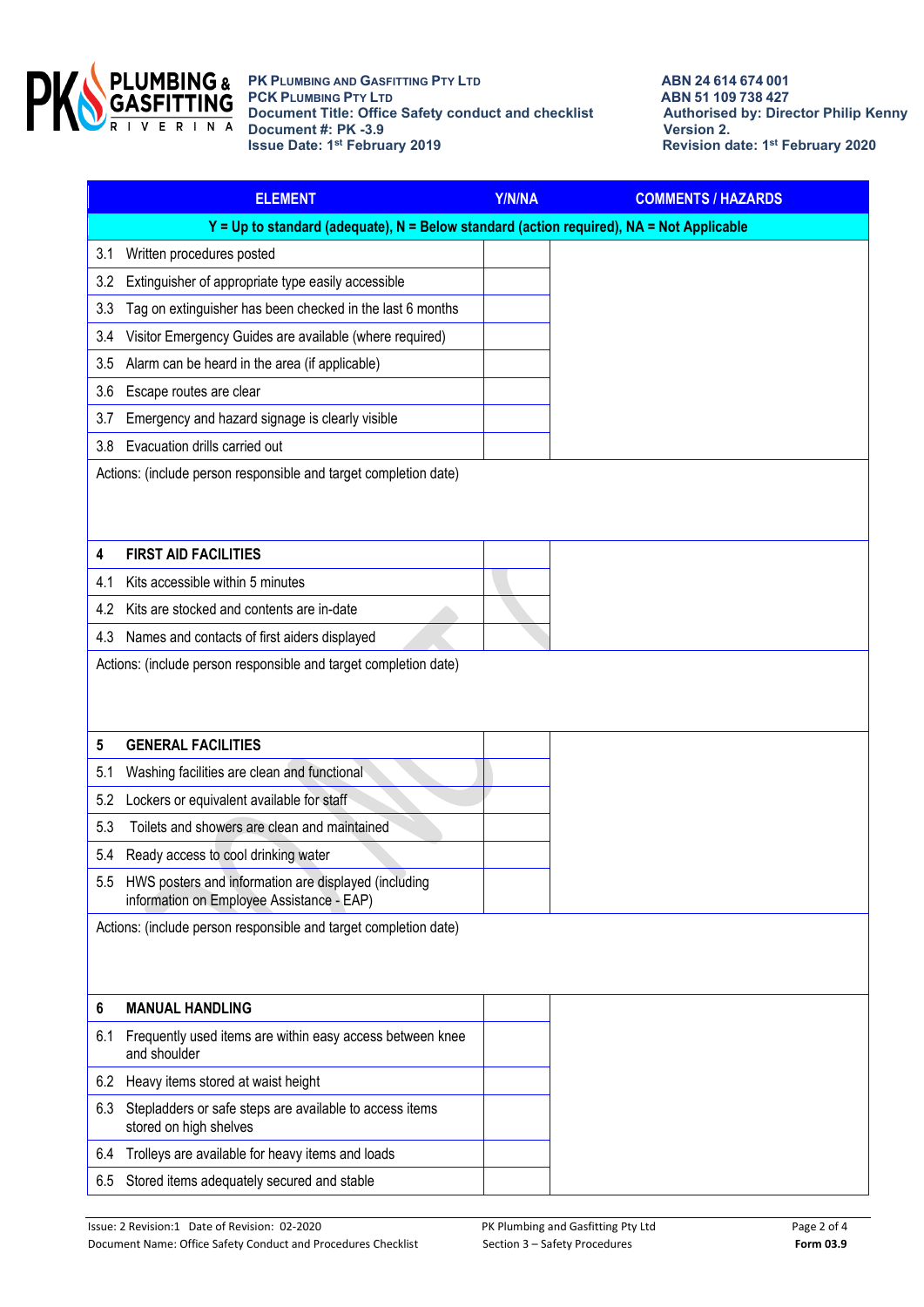

|     | <b>ELEMENT</b>                                                                           | Y/N/NA | <b>COMMENTS / HAZARDS</b> |
|-----|------------------------------------------------------------------------------------------|--------|---------------------------|
|     | Y = Up to standard (adequate), N = Below standard (action required), NA = Not Applicable |        |                           |
|     | Actions: (include person responsible and target completion date)                         |        |                           |
|     |                                                                                          |        |                           |
|     |                                                                                          |        |                           |
| 7   | <b>ENVIRONMENTAL ISSUES</b>                                                              |        |                           |
| 7.1 | Recycling posters and information displayed                                              |        |                           |
| 7.2 | Paper, Toner and Commingle recycling bins are provided                                   |        |                           |
| 7.3 | Notice to encourage double sided photocopying and printing<br>is displayed               |        |                           |
|     | Actions: (include person responsible and target completion date)                         |        |                           |
|     |                                                                                          |        |                           |
|     |                                                                                          |        |                           |
| 8   | <b>ELECTRICAL SAFETY</b>                                                                 |        |                           |
| 8.1 | Portable equipment has current test tags                                                 |        |                           |
| 8.2 | Power leads in good condition                                                            |        |                           |
| 8.3 | Power leads are off the floor or placed away from walkways                               |        |                           |
| 8.4 | Power boards used (not double adaptors)                                                  |        |                           |
|     | 8.5 Faulty equipment is tagged out                                                       |        |                           |
|     | Actions: (include person responsible and target completion date)                         |        |                           |
|     |                                                                                          |        |                           |
|     |                                                                                          |        |                           |
| 10  | <b>CHEMICAL ASPECTS</b>                                                                  |        |                           |
|     | 10.1 SDS available for any hazardous chemicals                                           |        |                           |
|     | 10.2 Containers are labelled with chemical name and Class<br>diamonds                    |        |                           |
|     | 10.3 Chemicals are stored appropriately                                                  |        |                           |
|     | Actions: (include person responsible and target completion date)                         |        |                           |
|     |                                                                                          |        |                           |
|     |                                                                                          |        |                           |
|     |                                                                                          |        |                           |
| 11  | <b>EQUIPMENT</b>                                                                         |        |                           |
|     | 11.1 Area around equipment are clean                                                     |        |                           |
|     | 11.2 Access to equipment is clear                                                        |        |                           |
|     | 11.3 Chairs and other furniture are in good condition and fit for<br>purpose             |        |                           |
|     | 11.4 Plant and equipment maintained and in good condition                                |        |                           |
|     | 11.5 No sharp edges protruding into aisles or walkways                                   |        |                           |
|     |                                                                                          |        |                           |